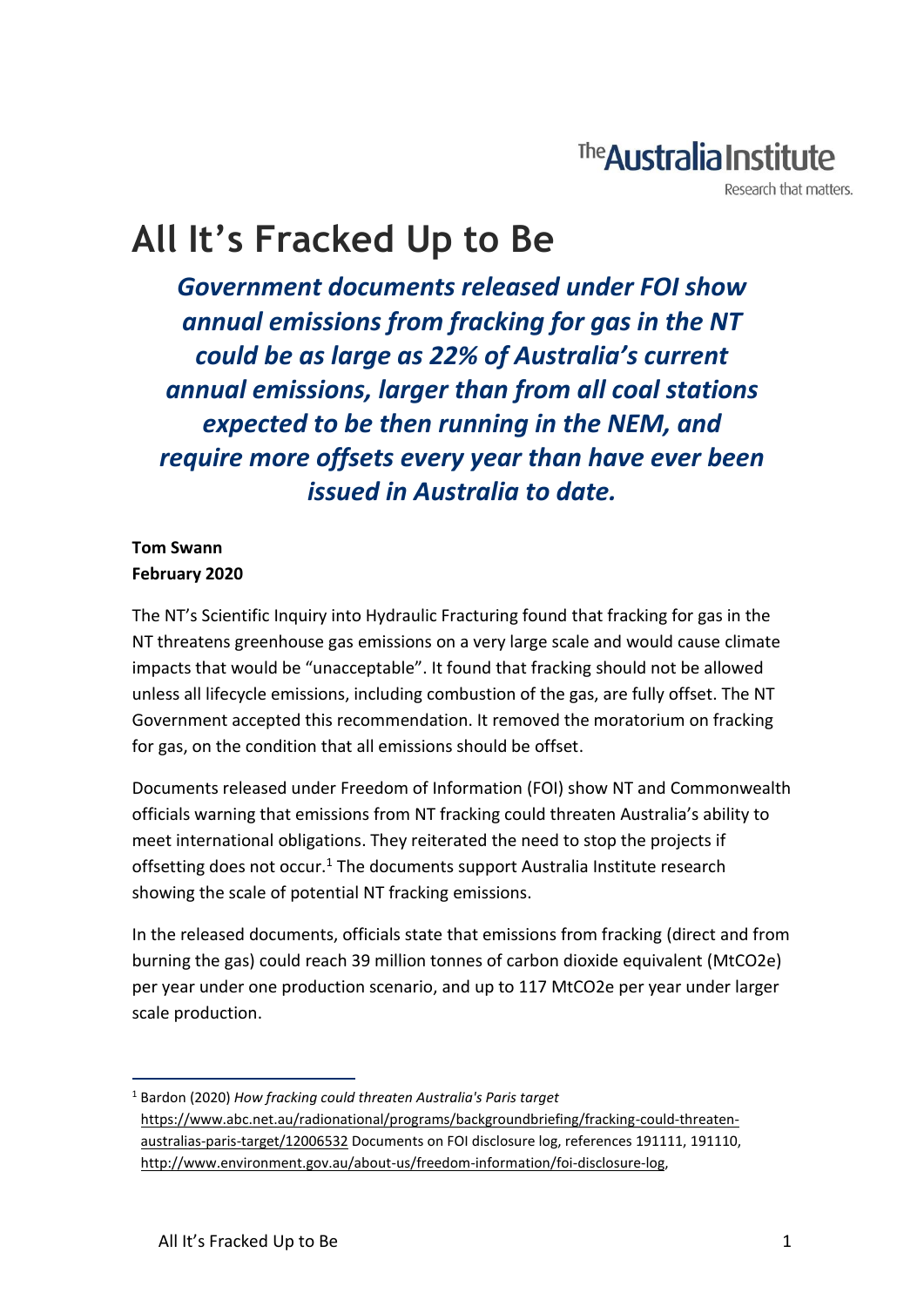To put in context the vast scale of these emissions, this is **7% to 22% of Australia's current domestic emissions** (532 Mt CO2e year to June 2019).<sup>2</sup>

At their peak, NT fracking emissions would be:

- comparable to annual emissions from all currently operating coal power stations in the NEM (144 MtCO2e).<sup>3</sup>
- larger than annual emissions all currently operating black coal power stations (101 MtCO2e) and,
- larger than annual emissions from **all coal fired power stations in the National Electricity Market** (NEM) expected to be operating in the NEM when fracking occurs (estimated at 107 MtCO2e),

The smaller fracking emissions figure is comparable **to annual emissions from all the old brown coal fired generators in Victoria** (estimated at 43 MtCO2e).<sup>4</sup>

The offsets required to offset NT fracking lifecycle emissions under the larger production scenario would be larger *every year* **than all Australian Carbon Credit Units (ACCUs)** *ever* **issued by the Australian Government** (74 MtCO2e). 5

At the smaller figure, annual offsets required **four times the offsets delivered each year under the Emissions Reduction Fund** (historically ~10 MtCO2e per year).<sup>6</sup>

### **STILL NO OFFSETS POLICY**

Nearly two years after the Fracking Inquiry issued its final report, there is still no credible offsets policy. The NT Government plans to have such a policy in place by the end of 2021. In the meantime, the NT Government has approved numerous fracking exploration operations with significant emissions but no offsets, a substantive breach of its commitment.

<sup>2</sup> Department of the Environment (2020) *Quarterly Update of Australia's National Greenhouse Gas Inventory: June 2019* http://www.environment.gov.au/climate-change/climate-sciencedata/greenhouse-gas-measurement/publications/quarterly-update-australias-nggi-jun-2019

 $3$  These calculations are set out in an appendix.

<sup>4</sup> These calculations are set out in an appendix.

<sup>5</sup> CER (2020) *ERF Projects* http://www.cleanenergyregulator.gov.au/maps/Pages/erf-projects/index.html

<sup>6</sup> CER (2020) http://www.cleanenergyregulator.gov.au/ERF/project-and-contracts-registers/carbonabatement-contract-register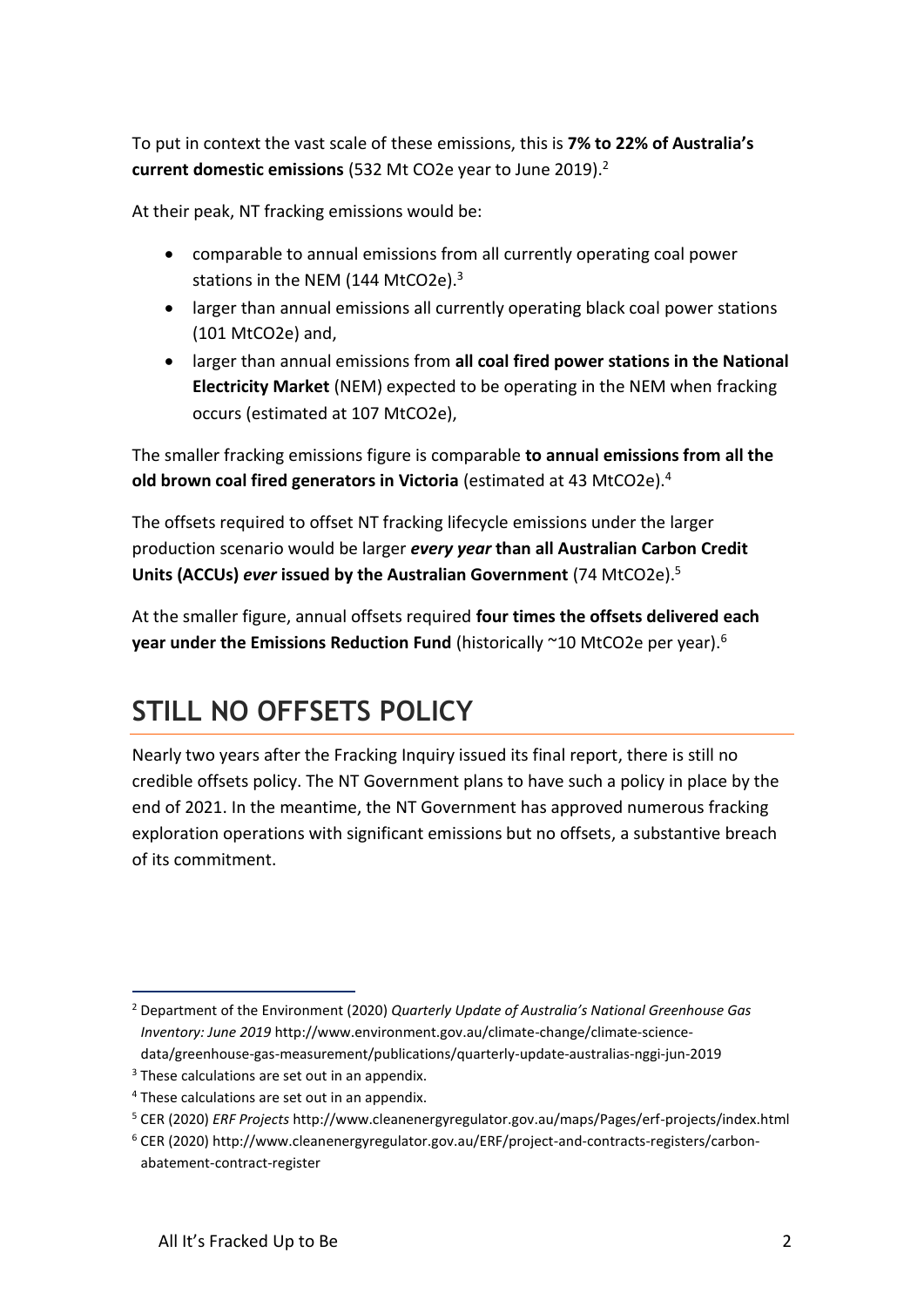A recent 'Offsets Policy' document put out by the NT Government gives no further clarity. The Australia Institute's submission regarding the Offsets Policy (attached in an appendix) recommends the policy be amended so that:

- **1. fracking companies will be required to provide offsets for all domestic scope 1, 2 and 3 emissions, as recommended by the Fracking Inquiry;**
- **2. only ACCUs will be accepted as allowed offsets;**
- **3. the fracking companies pays for these offsets, not the NT Government; and**
- **4. the NT Government maximise benefits accruing to the NT by allowing mandatory minimum requirements for offsets based in the NT.**

Given the NT Government's decision to allow fracking, the commitment to require full offsetting is by far the single most important thing the NT Government has promised to do on climate change – and this is required *simply to stop emissions from increasing.* 

While offsetting is a NT government commitment, the Commonwealth has already agreed to assist with implementation. The Commonwealth should ensure the offsetting policy is rigorous and secured *prior* to any further fracking. As the FOI documents confirm, failure to offset threatens international obligations to further reduce emissions.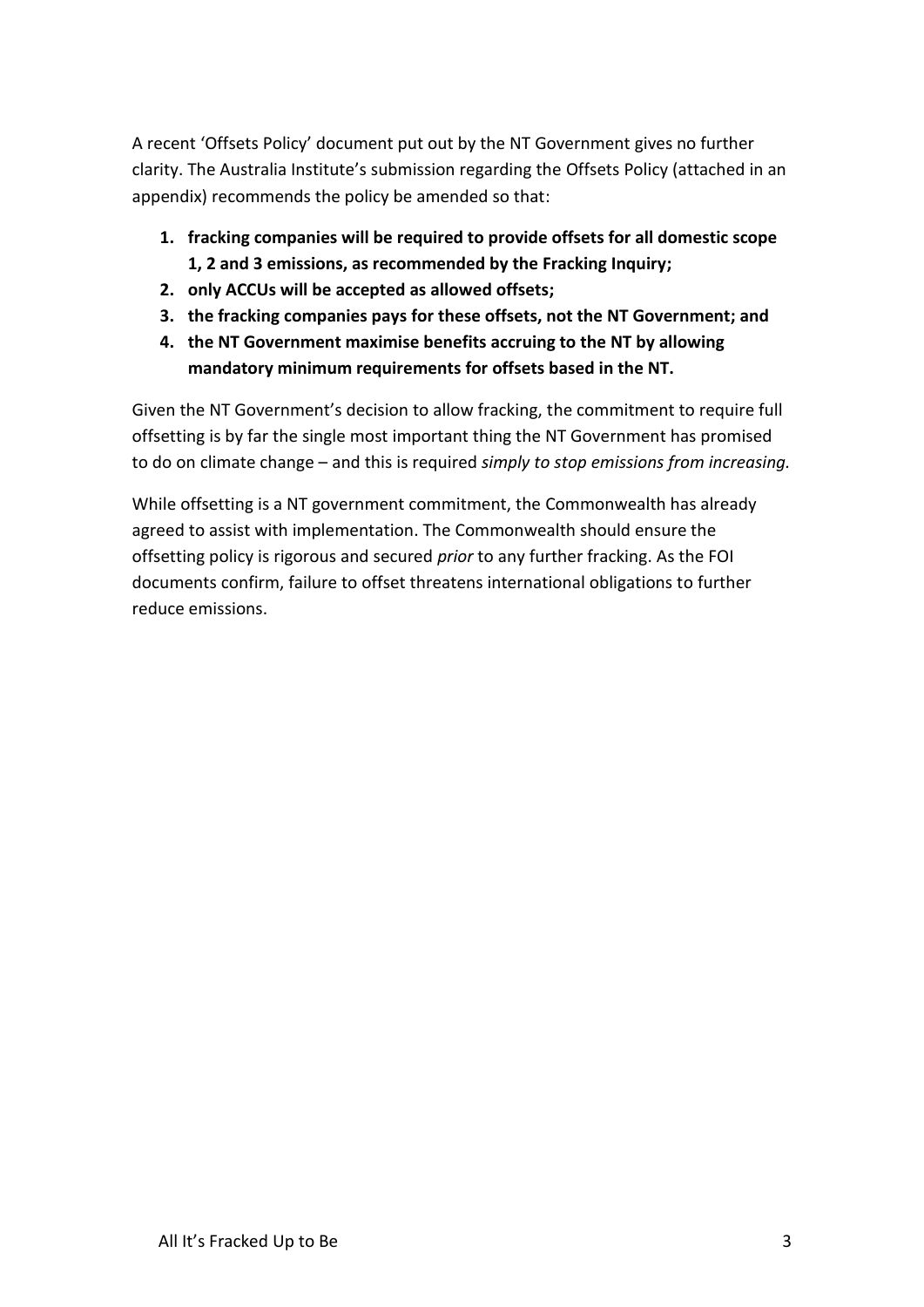### **APPENDIX 1: CALCULATION OF COAL EMISSIONS**

No data set was found outlining emissions from Australian coal fired power stations.

The list of NEM power stations, their nameplate capacity (MW) and emissions factors (tCO2e / MWh) were sourced from AEMO.<sup>7</sup>

This was used to derive emissions assuming all power stations were running all year at full capacity.

Actual generation for 2017-18 for brown coal and for black coal in relevant NEM states (NSW, Victoria, Queensland) was sourced from the Australian Energy Statistics.<sup>8</sup>

This was used to derive the capacity factors (% of maximum generation) for black and brown coal power stations on the NEM.

This in turn was used to estimate actual emissions from black and brown coal generators.

Power stations were then removed if they are due to close by 2030, according to the Australian Energy Council, the peak lobby group for power generators.<sup>9</sup>

#### **Table 1: Emissions estimates for NEM coal power stations**

|                                                        | <b>Total</b> | brown coal | black coal  |
|--------------------------------------------------------|--------------|------------|-------------|
| Capacity MW                                            | 23,109       | 4,690      | 18,419      |
| hours in year                                          | 8,766        |            |             |
| MWh at 100%                                            | 202,573,494  | 41,112,540 | 161,460,954 |
| Actual generation '17-18                               |              | 36,008,406 | 110,670,439 |
| capacity factor                                        |              | 88%        | 69%         |
| tCO2e at 100% capacity                                 | 196,385,712  | 49,295,048 | 147,090,664 |
| Mt tCO2e at actual capacity                            | 144          | 43.2       | 100.8       |
| Mt CO2e at actual capacity, expected<br>operating 2030 | 107          | 37.8       | 69.1        |

Source: described above

https://aemo.com.au/en/energy-systems/electricity/national-electricity-market-nem/market-

operations/settlements-and-payments/settlements/carbon-dioxide-equivalent-intensity-index

<sup>7</sup> AEMO (2020) *Carbon Dioxide Equivalent Intensity Index*

<sup>8</sup> Department of Energy (2019) *Australian Energy Update 2019 -* Table O

https://www.energy.gov.au/publications/australian-energy-update-2019

<sup>9</sup> AEC (2019) *Where do we need a new dispatchable power station*

https://www.energycouncil.com.au/analysis/where-do-we-need-a-new-dispatchable-power-station/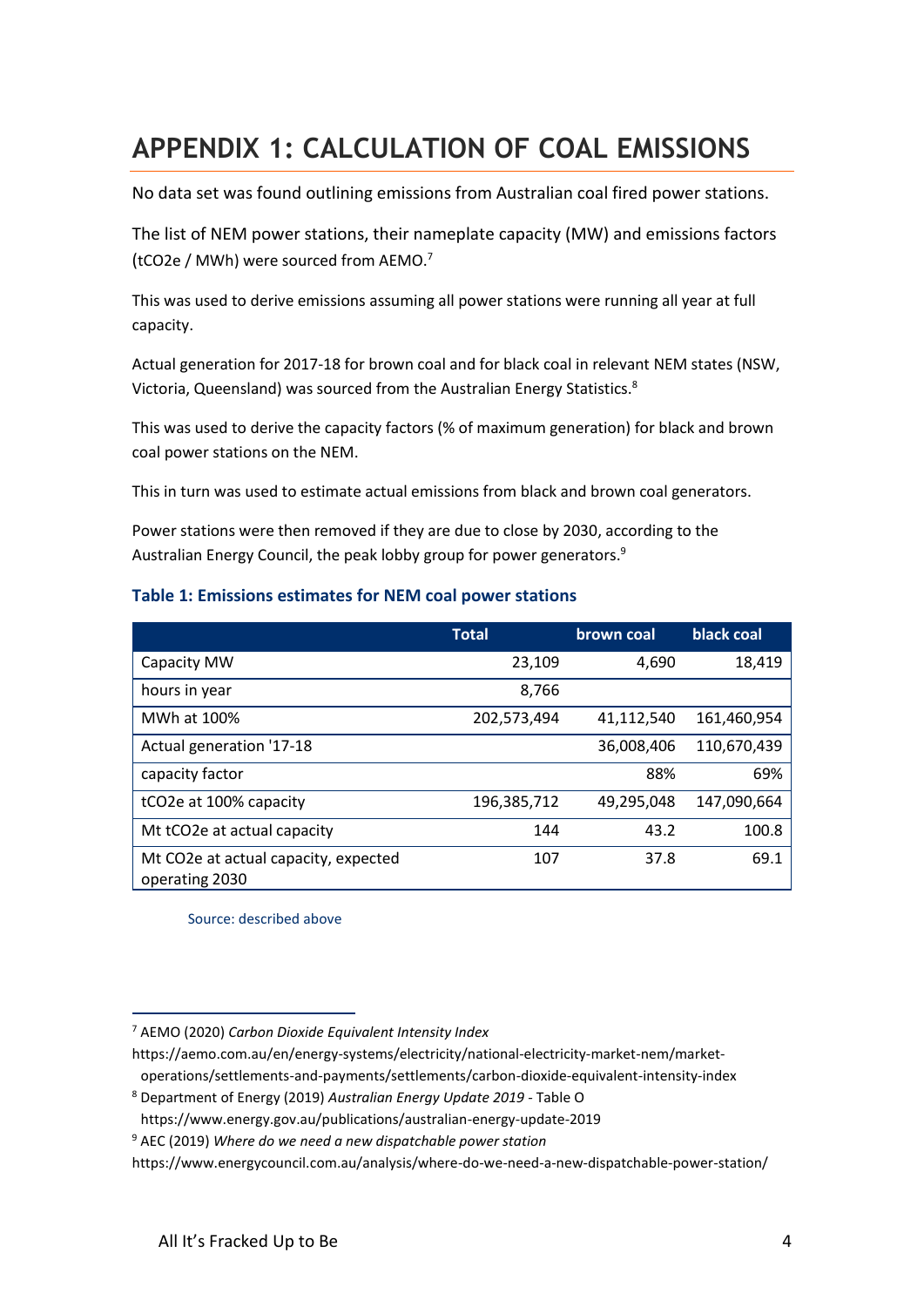21 February 2020

To Whom it Concerns,

The Australia Institute welcomes the opportunity to make this submission regarding the NT Government's Draft Offsets Policy. Our comments relate specifically to offsets for greenhouse gases (GHG). We have attached a previous submission to the NT Climate Policy consultation as it remains directly relevant to this policy.<sup>10</sup>

The NT's Scientific Inquiry into Hydraulic Fracturing found the GHG emissions from fracking would cause climate impacts that would be "unacceptable" and so that it should not be allowed unless all lifecycle emissions, including domestic combustion of the gas, are fully offset.

The NT Government accepted this recommendation.

In light of this, the NT Offsets Policy should be revised so that

- **1. it confirms that fracking companies will be required to provide offsets for all domestic scope 1, 2 and 3 emissions, as recommended by the Fracking Inquiry,**
- **2. only ACCUs will be accepted as allowed offsets,**
- **3. the fracking companies will pay for these offsets, not the NT Government, and**
- 4. **the NT Government can maximise benefits accruing to the NT by allowing mandatory minimum requires for offsets to be delivered from projects based in the NT.**

Given the NT Government's decision to allow fracking, the commitment to require full offsetting is by far the single most important thing the NT Government has promised to do on climate change – and this is required simply to stop emissions from increasing.

To be clear the scale of emissions from one field would be many times greater than proposed emissions savings from the NT government's 50% renewable energy target.

The NT Government has a laudable 2050 target of net zero emissions and it is encouraging to see actions towards that goal. However if the fracking offset requirement is not implemented in rigorous way, upfront and in full, then it will make it virtually impossible for the NT to make progress towards that goal.

It is deeply concerning that the NT Government has put off resolving the substance of this commitment until the end of 2021, after which point the fracking industry will have begun substantial operations.

<sup>10</sup> Online: Swann (2018) *Getting Offset* https://www.tai.org.au/content/getting-offset-submission-re-ntclimate-change-discussion-paper